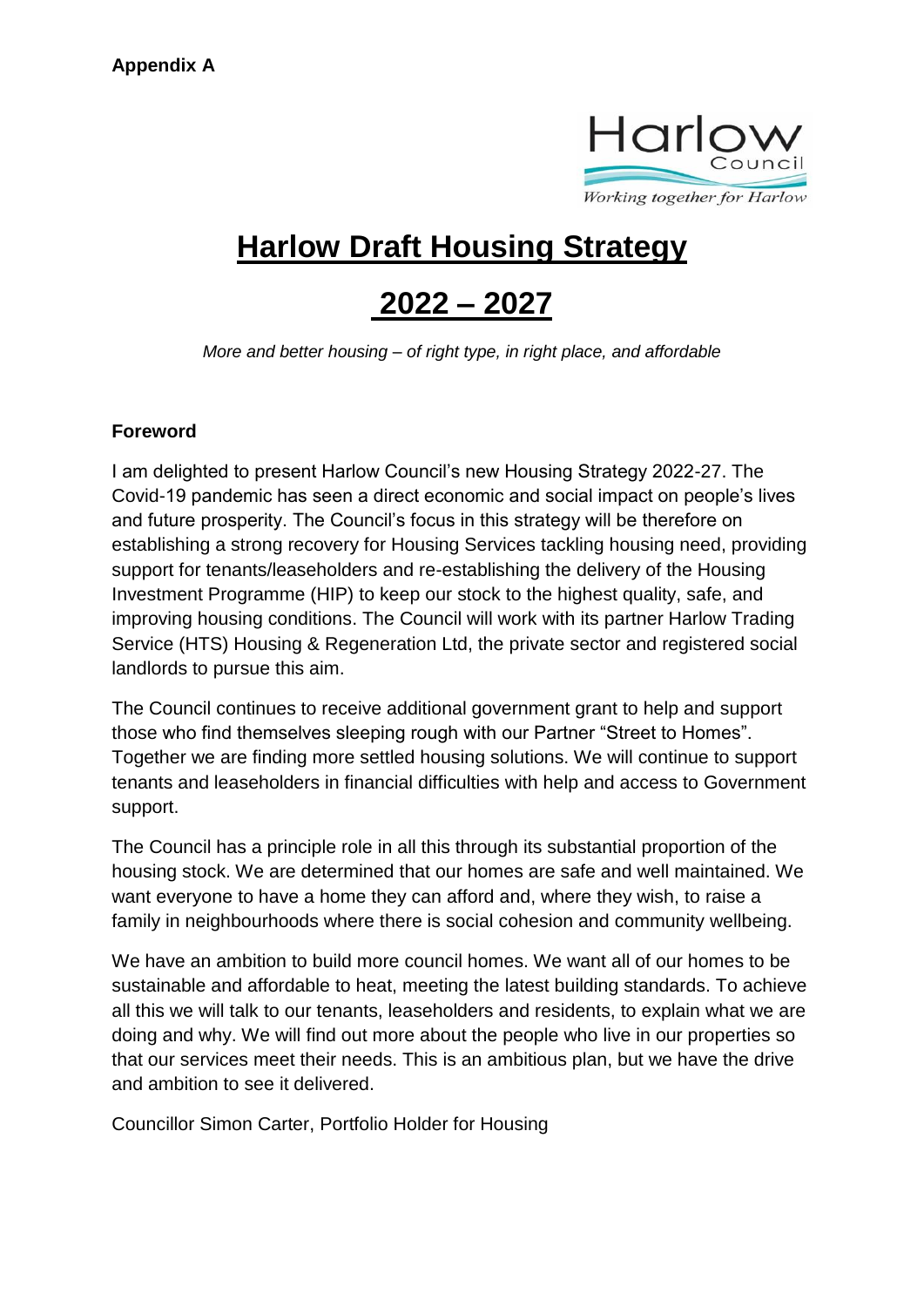#### **Introduction**

This strategy identifies our priorities for housing in Harlow over the next 5 years and beyond. It provides an overarching vision that promotes suitable, accessible and sustainable housing provision, across all tenures to meet the needs of all our residents.

#### **National Policy Context**

The publication in February 2017 of the **White Paper, Fixing Our Broken Housing Market** set out Government's plans to boost the supply of new homes marking a shift of emphasis in investment priorities back towards rented housing. This was followed by the **Social Housing White Paper** published in November 2020 which outlined a Charter for Social Housing Residents setting out seven commitments that residents could expect from their landlord.

The **Homeless Reduction Act in** 2017 emphasised prevention, early intervention, and support for families and single people faced with homelessness. The Government's **Rough Sleeping Strategy** was then published in 2018 and gave a clear focus on ending rough sleeping by 2027 with significant Government funding available to support this strategy.

Changes made in the **National Planning Policy Framework (NPPF**) 2021 emphasised the theme of significantly boosting the supply of homes, to meet the government's target of building 300,000 new homes annually by 2025. **Permitted development rights**, introduced temporarily in 2013 to allow the conversion of offices to residential use, were made permanent in 2016, and extended to include conversions from light industrial use. The aim was to unlock brownfield sites and increase the number of new homes. However this had a significant impact on the Harlow area.

**Planning for the Future White Paper (2020)** set out to reform England's planning system aiming to streamline the planning process and introduce a new approach to plan making (although Government is reviewing its implementation). It also introduced First Homes as a tenure.

A range of measures have also been introduced to **raise standards in the private rented sector**. These include:

•**Homes (Fitness for Human Habitation) Act** which gives tenants the right to take their landlord to court in cases where their rented property poses health risks. The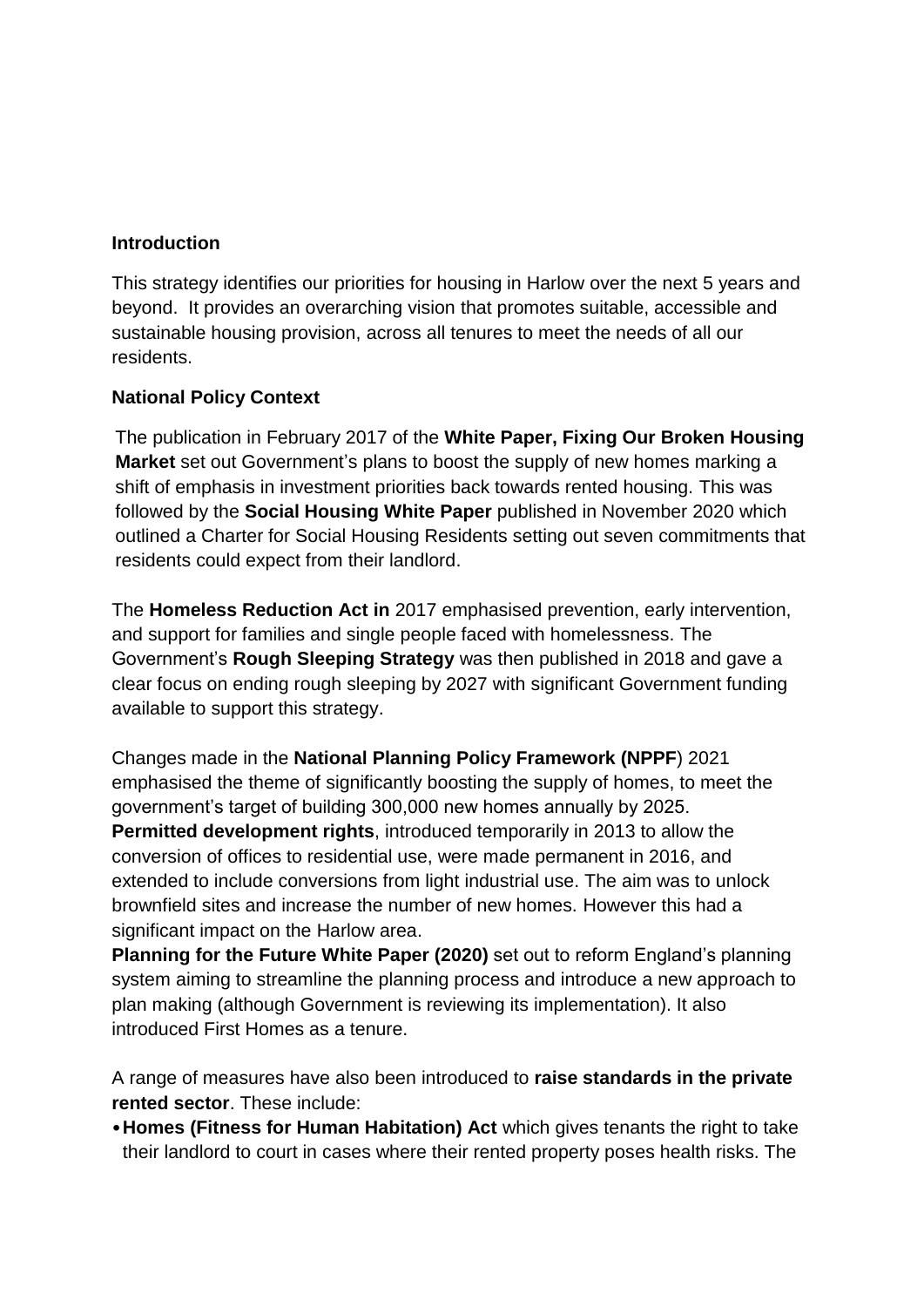Act applies to all tenancies created after 20 March 2019, with all existing tenancies being covered from 20 March 2020

- •**Extension of HMO licencing** to include all properties which accommodate five or more people, from two or more separate households.
- •**Tenant Fees Act 2019** which bans certain letting agent fees, and capping the level of tenancy deposits required. The aim is to reduce the costs that tenants can face in accessing and sustaining a tenancy.
- •Proposal to **abolish 'no fault'** evictions in the private rented sector. Section 21 notices currently allow a landlord to terminate a tenancy without a specific reason, outside of the initial fixed term. Further consultation is expected on this measure**.**

## **Local Policy Context**

## **Harlow Council Corporate Strategy 21-23**

Harlow District Council's Corporate Plan sets out a vision to position the Council to be a vehicle to "extend opportunity and prosperity to all. Now is the time for joint working and seizing opportunities that will build a lasting legacy of growth, inward investment and shared prosperity for Harlow.

The Corporate Strategy prioritises homes that are safe and well maintained and the importance of everyone having a home they can afford and, where they wish, to raise a family in neighbourhoods where there is social cohesion and community wellbeing.

Our programme of regeneration and renewal will ensure that Harlow is truly fit for the future. Opportunity and prosperity will be reflected across all areas of the Town and resident's lives.

#### **Harlow Local Development Plan**

In December 2020 Harlow's latest Local Development Plan was adopted. One of its main aims is to ensure a sufficient supply of sustainable, high quality homes across a range of tenures and types in the district to fully meet Harlow's Objectively Assessed Housing Need. It sets out the planning policies that will shape the growth and development of the town up to 2033.

The housing policies have been expanded upon in the Council's Affordable Housing and Specialist Housing Supplementary Planning Document which was adopted in October 2021.

#### **Harlow Town Plan**

The Town Plan (currently in draft) sets out a vision for Harlow at 100, identifying how the town could grow and develop over the next 26 years. It aims for Harlow to be one of the best towns in Britain to raise your family and to send your children to school;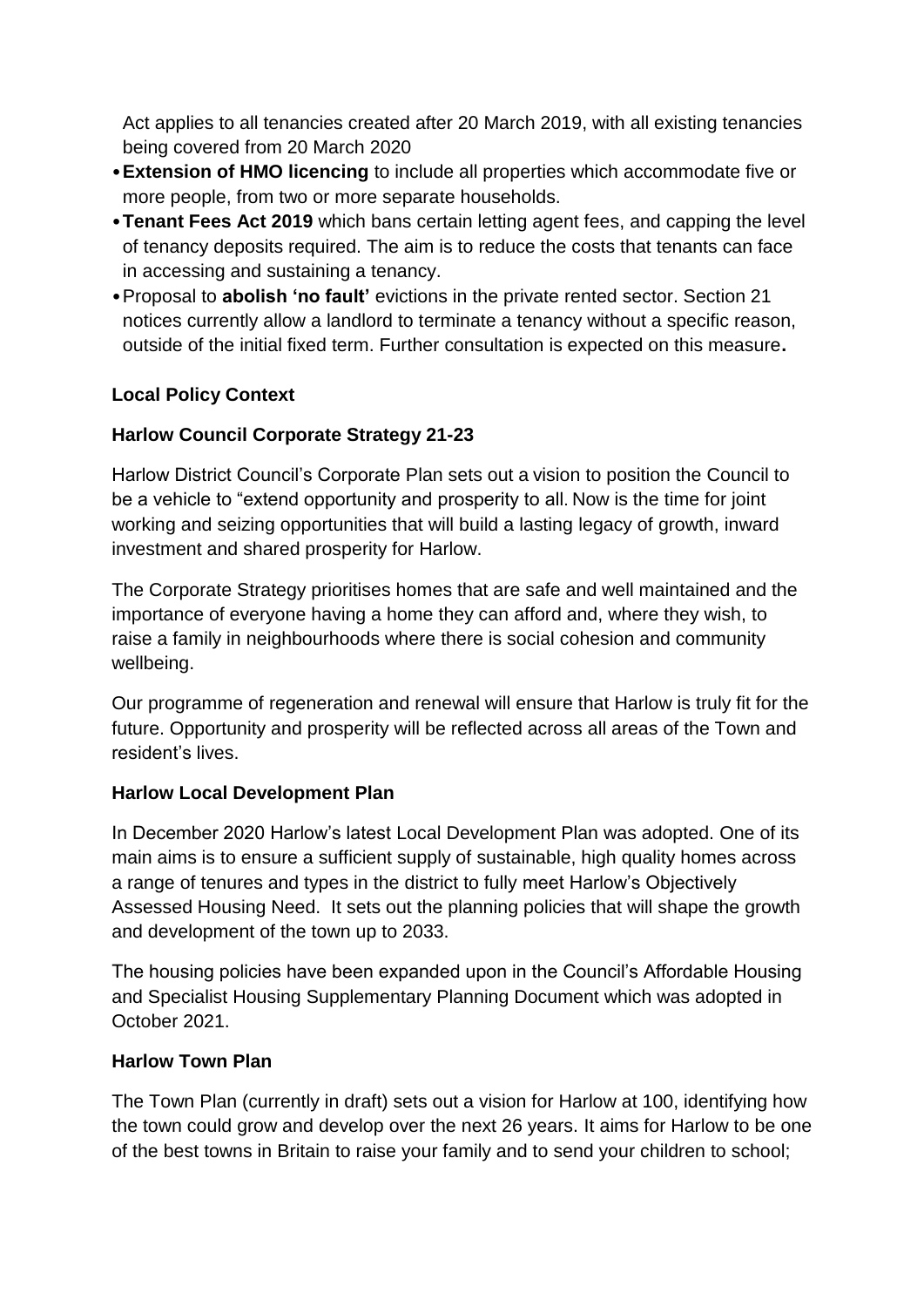the best place to start a business; the best place to live and to be a place of aspiration, innovation and prosperity for all.

## **Harlow Homelessness and Rough Sleepers Strategy 2019-24**

In October 2019 Harlow Council adopted its new Homelessness and Rough Sleepers Strategy. This has the overarching objective of eliminating rough sleeping and providing a service that focuses on the prevention of homelessness.

## **Housing Strategy 22-26**

This Housing Strategy is part of a joined up and coordinated approach that supports the Council's wider ambitions and priorities. The provision of more and good quality housing at varying price points enables local people to afford to continue to live locally, whilst ensuring that the town is attractive to people who are looking to relocate to the town. Carefully considering how the strategy is implemented will help to reduce the Council's carbon emissions and positively support the "climate emergency" that the Council declared in 2019.

## **Our Strategic Housing Vision:**

*More and better housing of the right type, in the right place and affordable.*

The Housing Strategy aims to deliver on the Council's key corporate priorities:

Priority 1: **Creating a suitable supply of new housing to meet local housing needs**

Priority 2: **Address the housing needs of target and vulnerable groups**

Priority 3: **Improving housing in the Private Sector**

Priority 4: **Supporting the Regeneration of Harlow**

## **How the Strategy has been developed**

This Strategy has been shaped by national policies and our local context, and, informed by local housing market and local housing needs evidence. It also references and links into a series of other key Council policies and background documents including:

- Harlow Local Plan adopted in 2020
- Strategic Housing Market Assessment (SHMA)
- Affordable and Specialist Housing Supplementary Planning Document (adopted in 2021)
- Essex County Council's Joint Strategic Needs Assessment 2019
- Homelessness & Rough Sleepers Strategy 2019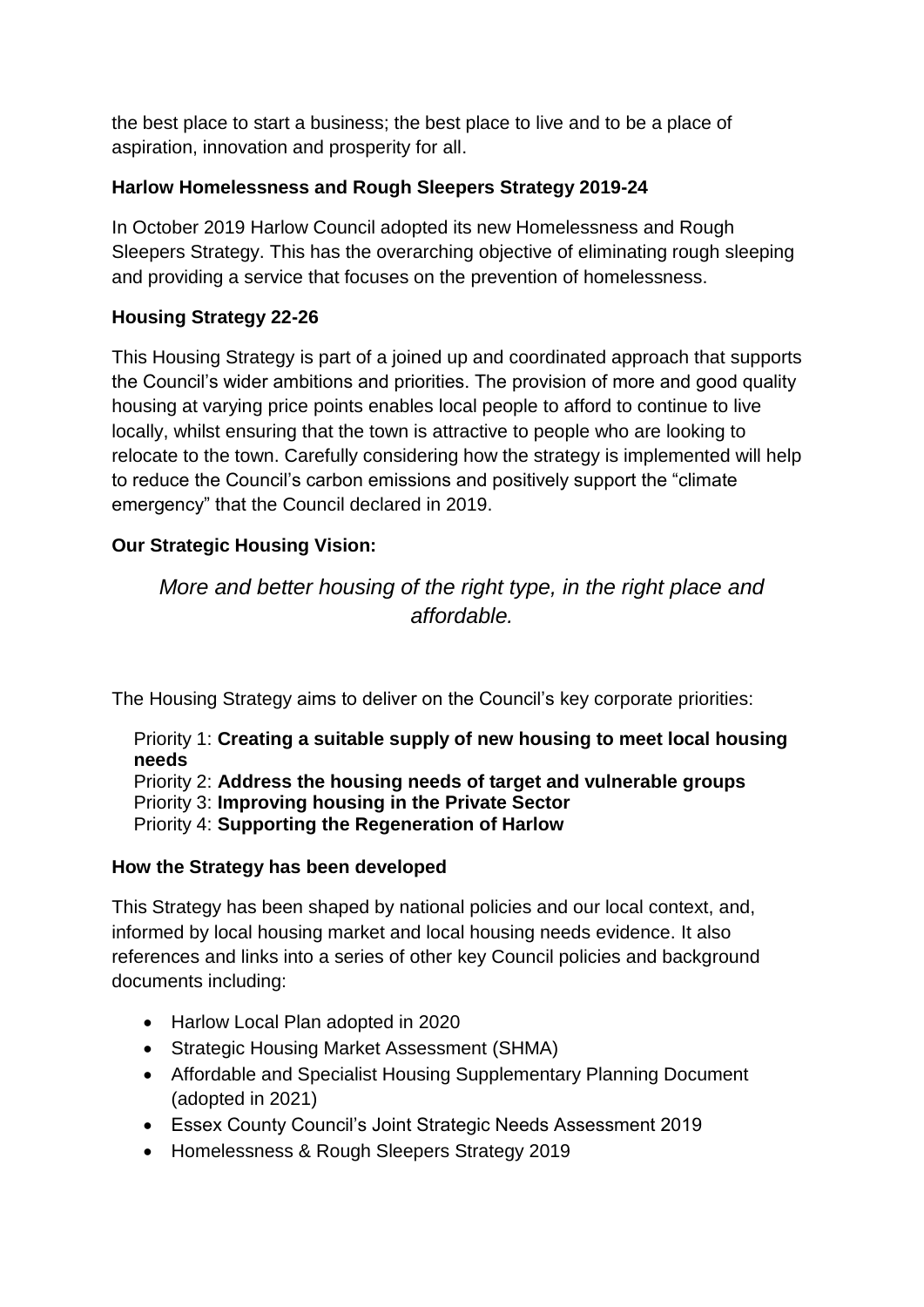- Harlow and Gilston Garden Town Vision and other supporting documents including the Affordability evidence base
- Harlow Housing Delivery Test Action Plan 2019
- Community Resilience Strategy
- The developing Town Plan (currently out for consultation)

The Housing Strategy will provide the links between key Council departments enabling them to deliver their priorities.

- the **Regeneration Team** (strategic housing issues such as supporting Planners in negotiating the appropriate housing mix and developing new Council housebuilding schemes),
- **Planning department** (in negotiating planning applications and developing policies linked to strategic housing)
- **Environmental Health** (responsible for the licensing of Houses in Multiple Occupation)
- **Housing Department** (especially the Housing Options Team in relation to Nominations Agreements with Registered Providers)

More broadly, the Strategy will help inform Council policies and activity relating to strategic housing and it will act as a guide for future Council investment decisions. It will also support the Council in how it engages with partners and other key organisations, including Registered Providers, Developers and land owners.

## **Local Context:**

Harlow is located on the Essex / Hertfordshire border, between London and Cambridge.

## **From New Town to Garden Town**

From its inception as a New Town in 1947, Harlow has been developed on **sustainable principles with the aim of creating balanced communities.**

The New Town of Harlow was planned around the concept of Neighbourhoods; located within each neighbourhood would be retail provision, services

such as health and education, and employment space. This concept has recently been revisited and promoted by the Town and Country Planning Association and Sports England as the "**20-minute neighbourhood**". This is seen as a way of creating healthier, active communities, with people living locally and meeting daily needs within a 20-minute walk from home.

Balanced communities were aimed to be created within each neighbourhood by providing a diverse housing offer that could meet the housing needs of all sections of the community through their different life stages. Within each neighbourhood the

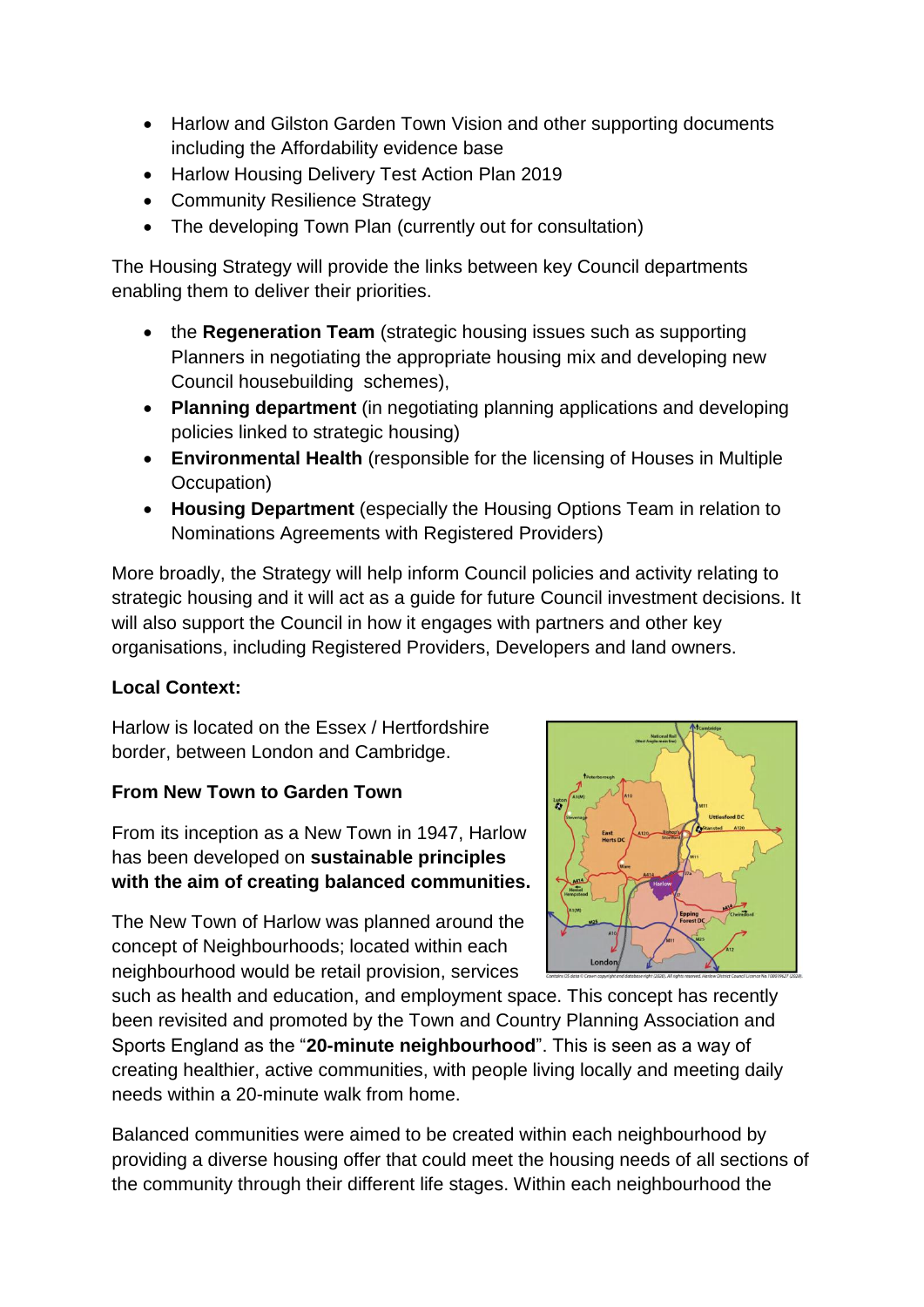housing offer would include bungalows, flats, terraced, semi-detached and detached houses helping to create a sustainable community.

#### **Harlow and Gilston Garden Town**



In January 2017 Harlow and Gilston was designated as a Garden Town. The Garden Town is a joint project incorporating Harlow District Council and its neighbouring councils of East Herts and Epping Forest as well as the County Councils of Essex and Hertfordshire.

The Garden Town will enable approximately 23,000 additional homes to be developed in the strategic sites in and around the town of Harlow by 2040. This will increase the population of the functional area of the town from 87,000 in 2020 to 130,000.

The development of the Harlow and Gilston Garden Town aims to continue the development of sustainable and balanced communities.

## **Harlow Tenure and Demographics**

Harlow District has a population of 87,300<sup>1</sup>, of which 51.4% are female and 48.6% male. 15.3% of Harlow's population are aged over 65 years. This is significantly lower than the average for Essex which is 20.5% of the population<sup>2</sup>. However this is projected to increase from 13,500 in 2018 to 18,000 by 2033, which is a +33.3% increase $3$ .

A clear legacy of its New Town status is Harlow's **high proportion of homes rented from the Council**. In 2018, 34% of Harlow's population were living in social housing (which includes Council housing and renting from Registered Providers) compared with the national average of 13%. A significant growth has been seen in the private rented market in Harlow with 26% of residents living in this sector and the implications of this will be explored later. It has increased from 4% since the 2001 Census.

**.** 

<sup>1</sup> Nomis, Resident Population 2020

 $2$  Essex JSNA 2019; Harlow Profile Page 4 - using the source of 2016 ONS population projections

<sup>&</sup>lt;sup>3</sup> Source ONS 2016-based subnational populations projections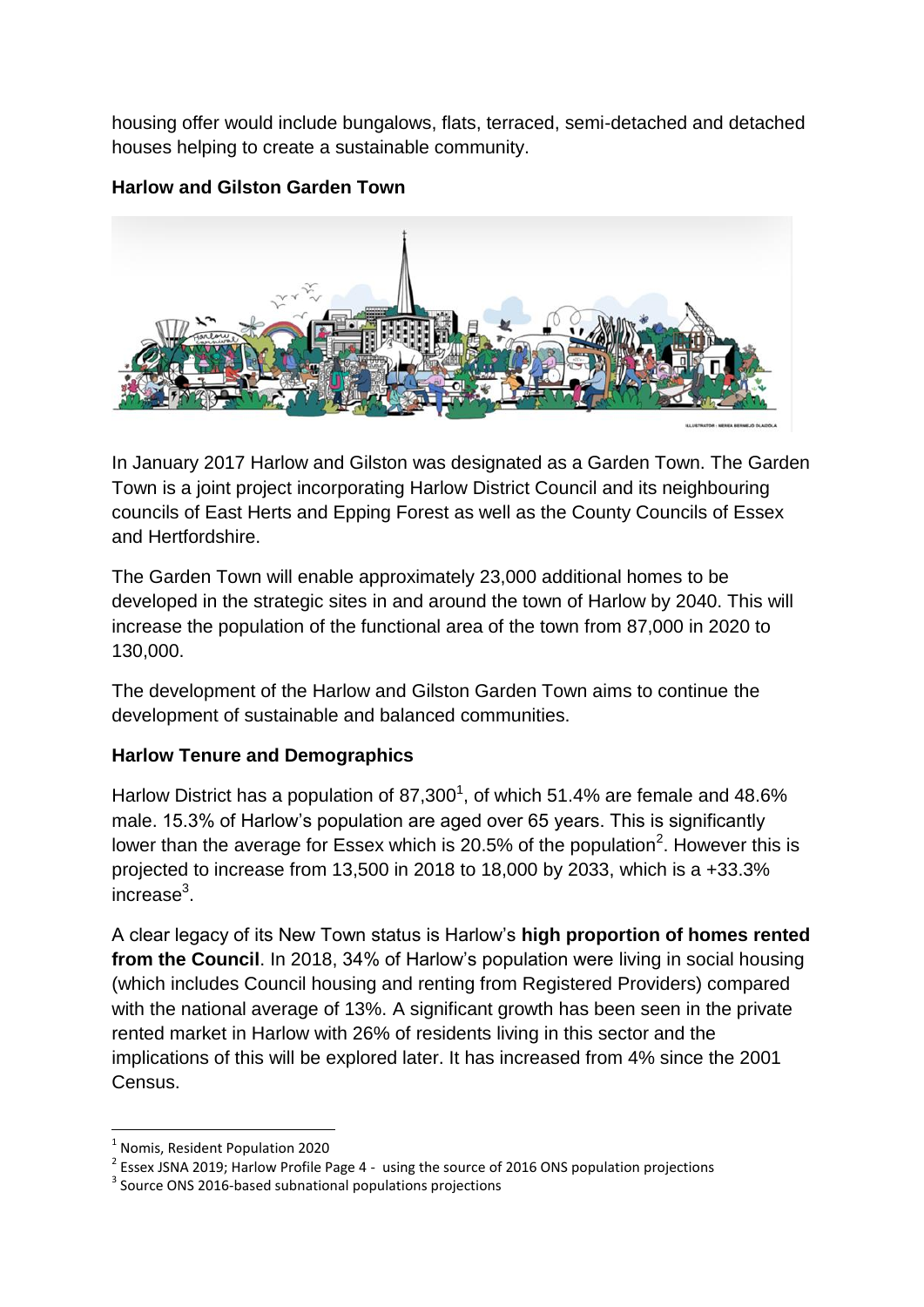In the 2019 **Indices of Multiple Deprivation**, Harlow was ranked 100 out of 316 of the lower tier Local Authorities in England. This places Harlow in the bottom 40% of the most deprived lower tier authorities nationally<sup>4</sup>. This is also seen in the chart below with the number of residents on the Councils Housing Needs Register requiring affordable housing.



#### **House prices**

**.** 

Between October 2010 and October 2019 average house prices in Harlow increased by 69.55%. Since 2019 house prices have continued to increase.

In October 2021, the average house price in Harlow was **£297,000<sup>5</sup> .** In the last quarter of 2020, median house prices in Harlow were £290,000 which was 10.6% higher than the average house price in England.

#### **Income of Harlow residents**

Harlow has a significant number of households which have low disposable income. In 2021, 163,491 households in Essex had a discretionary monthly income of less than £125 (representing 28% of all households). Certain wards are more affected than others, as an example 61% of Bush Fair's population had less than £125 discretionary income a month<sup>6</sup>.

<sup>&</sup>lt;sup>4</sup> http://dclgapps.communities.gov.uk/imd/iod\_index.html#

<sup>&</sup>lt;sup>5</sup> Source: Hometrack data as 4/10/21 Median average prices, based on sales in the previous 3 months of sales)

<sup>&</sup>lt;sup>6</sup> Source: Essex County Council, Financial Wellbeing Resident vulnerability July 2021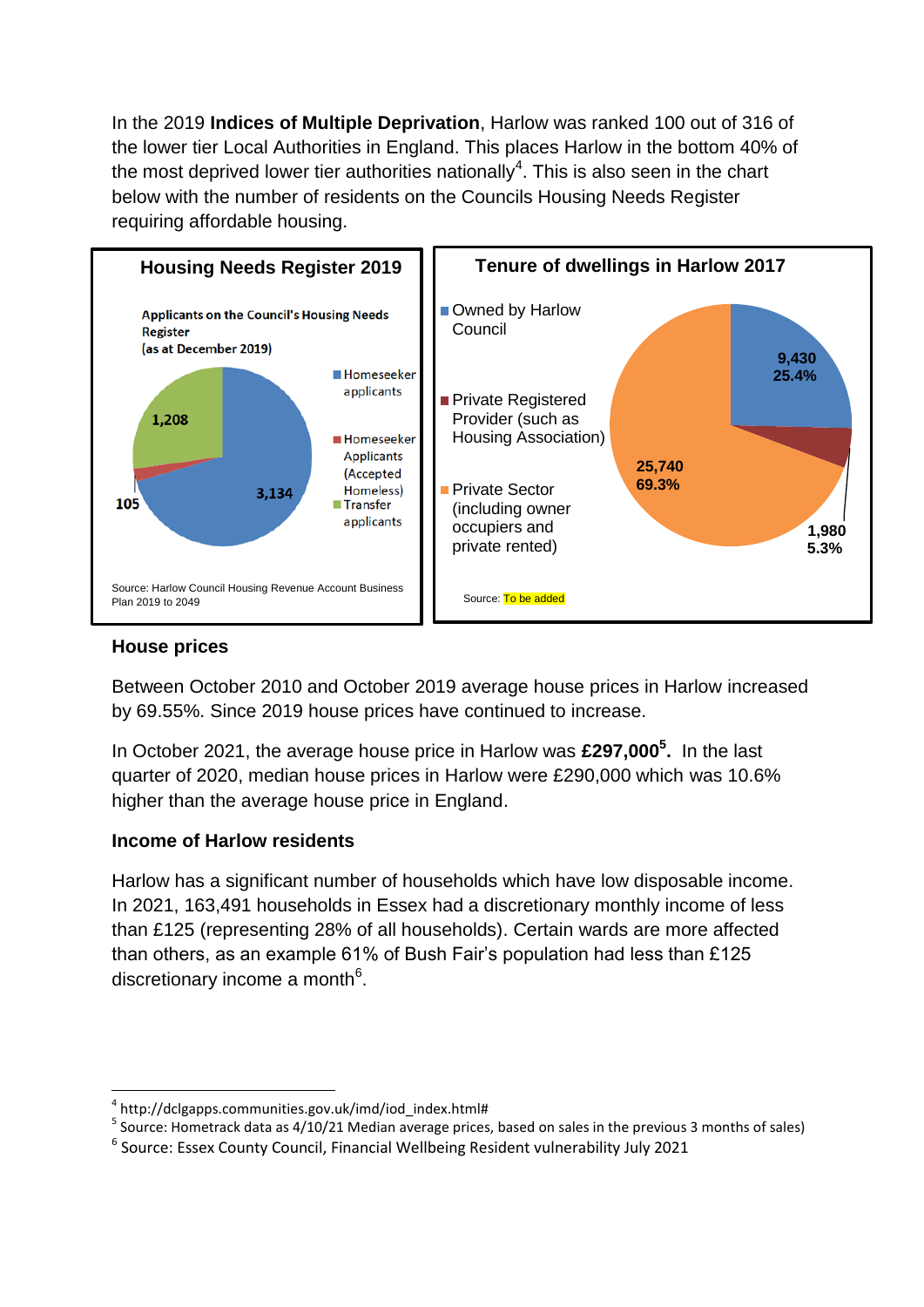As can be seen in the evidence above, Harlow is ranked in the bottom 40% of the

most deprived lower tier authorities, it experiences high levels of housing need, alongside increasing house prices and lower than average salaries. Residents experience affordability issues when looking for a suitable housing solution to meet their needs.

The average gross annual income for a Harlow resident working full time in October 2021 was **£25,291** *Nomis 2020*

## **Delivering our Housing Priorities:**

## **Priority 1: Creating a suitable supply of new housing to meet local housing needs.**

Locally, within Harlow, it has been identified (taking into account the needs of existing residents and the planned level of growth for the town) that between 2011 and 2033 there is:

- **A total housing need of 7,409** additional dwellings within Harlow
- **A Policy requirement of 9,200** dwellings to support regeneration and affordability
- And within that, an **affordable housing need of 3,400** additional dwellings.

As part of the objectively assessed evidence base for the Local Plan, the Council has identified more than a **5 year land supply.** This identifies a pipeline of developments sites equating to a total of 5,558 dwellings, made up of 4,723 committed dwellings (with valid planning permission at 31 March 2019) and 834 allocated dwellings up to the end of 2024. Of the 834 allocated dwellings, 249 are within Council owned land. In addition a Strategic Site has been allocated in the East of Harlow for 2,600 dwellings. This will deliver the much needed housing supply that Harlow needs.

Harlow has experienced significant challenges that have made it difficult to deliver the required level of affordable housing through the planning system recently. Viability assessments of housing schemes submitted for planning have resulted in fewer affordable housing units being delivered over recent years. The Affordable and Specialist Housing Supplementary Planning Document (SPD) will be used to ensure that 30% affordable housing is delivered on applicable development sites using viability evidence to support our requirements when needed.

#### **Council Housebuilding**

Our Council housebuilding programme focuses on delivering homes for social rent that are affordable for residents on our Housing Needs Register.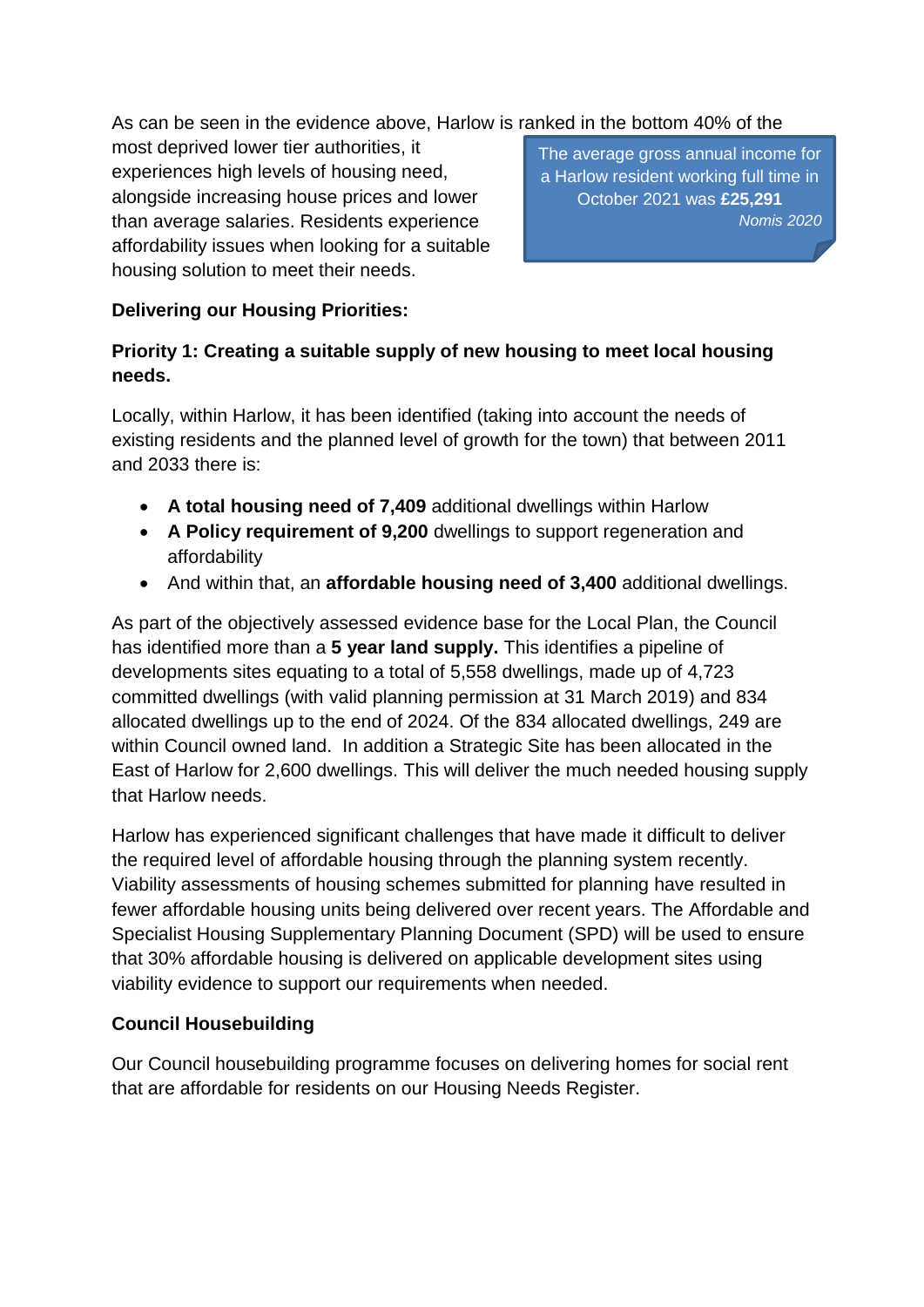During 2021 a scheme of 16 two and three bedroom houses started on site at Bushey Croft. A further scheme of two houses replacing a structurally damaged house was also commenced at The Hill, Old Harlow.

The Council is committed to developing and delivering a pipeline of sites to build out as new Council Housing. The pipeline is being developed through a methodical review and prioritisation of a number of underutilised sites such as ex-garage sites, infill sites and car-parks that are located across the town. Feasibility studies are being undertaken to understand which sites can deliver housing that achieves value for money and contributes to the wider regeneration of areas.

Funding opportunities such as taking advantage of the new financial freedom that lifts the cap on Housing Revenue Account borrowing, the use of retained Right to Buy (RTB) receipts and grant funding from Homes England are being explored to help deliver the housing.

The Council's housebuilding programme can support the Council's carbon reduction targets by adopting low carbon, low energy and water efficient standards. Energy efficient / low carbon homes will reduce the running costs for tenants, which will help reduce fuel poverty, enable tenants to have more money to pay for other essentials, potentially resulting in reduced levels of rent arrears and supporting the Council's aim of social inclusion.

#### **Key Actions**

We will:

Implement the Affordable and Specialist Housing Supplementary Planning Document (SPD) to ensure that 30% affordable housing is delivered on applicable development sites using viability evidence to support our requirements when needed.

Work with developers, landowners and Housing Associations to ensure that affordable housing is delivered by the planning system.

Strengthen relationships with our Housing Association partners, ensuring that opportunities are maximised, this will include introducing a Registered Provider panel to explore joint working and create greater housing opportunities across the housing sector.

Investigate the provision of First Homes, a Government priority as part of our affordable housing requirements and publish an addendum to this SPD to give additional guidance to the Council's requirements for First Homes based on evidence reflecting Harlow's needs where this can be applied.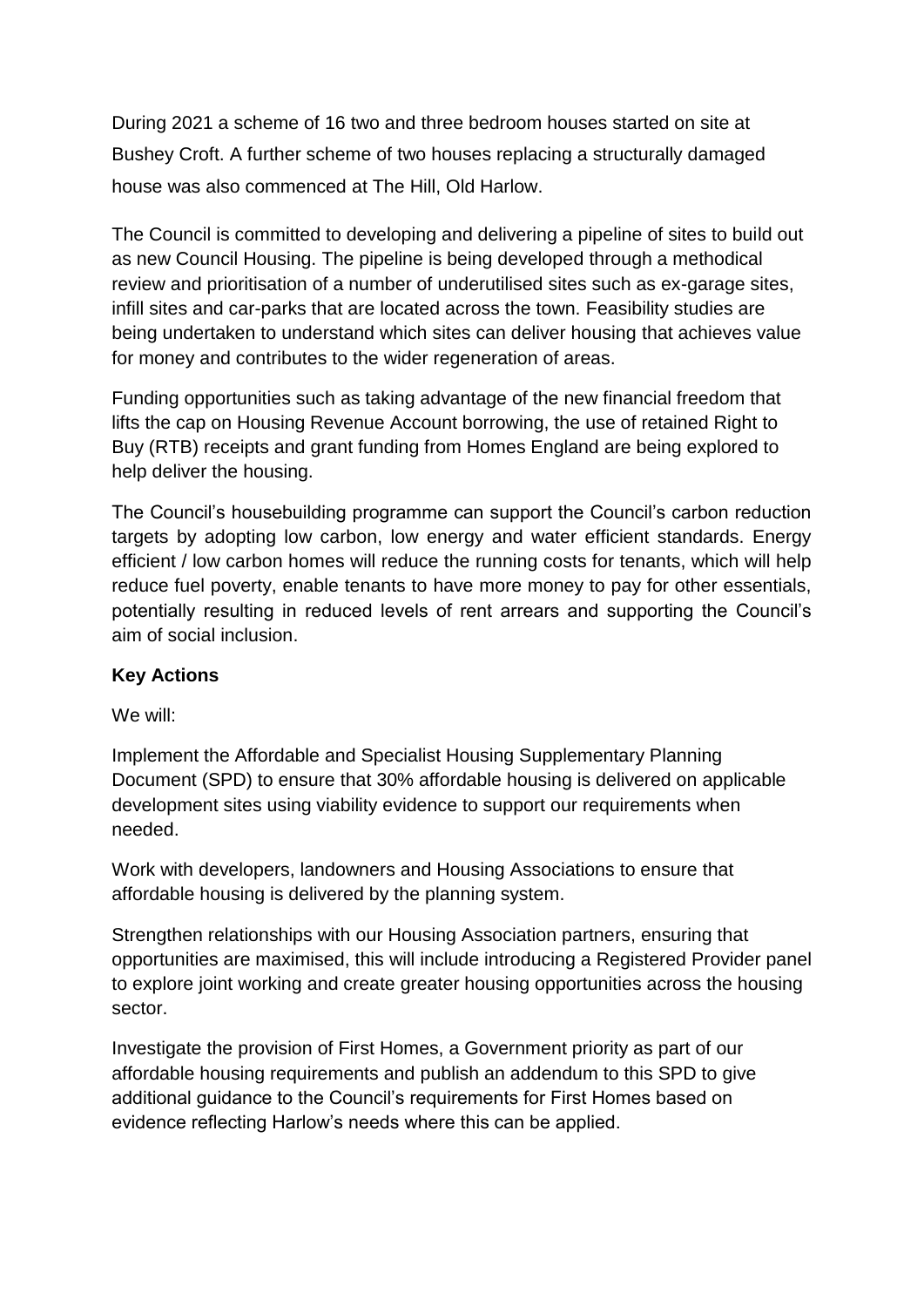Maintain and promote the Self Build Register delivering appropriate numbers of serviced plots to meet the needs indicated by the Self-build Register.

Explore alternative funding sources for new affordable homes, including Housing Revenue Account (HRA) borrowing, right to buy receipts and Homes England funding through the Council's investment partner status.

Deliver a successful Council house building programme, delivering 150 homes between 2022 and 2026 to meet local needs.

Use the Council's house building programme to deliver better suited accommodation for older people in the District freeing up larger Council homes.

As part of the Council housebuilding programme deliver energy efficient / carbon neutral new homes which will create savings for our residents in the future.

## **Priority 2: Address the housing needs of target and vulnerable groups**

## **Homelessness**

Harlow has had consistently higher rates of applicants accepted as homeless and in priority need than the East of England and England<sup>7</sup>. The Council has at any one time in the region of 250 to 280 households living in temporary accommodation $8$ .

During 2021/22 it is expected that there will be a 20% increase in the numbers requiring Temporary / Emergency Accommodation as a result of the impact of easing regulations to the private rented sector as Covid-19 lockdown measures are eased. These issues and the solutions required are covered by our separate Homelessness and Rough Sleepers Strategy.

## **The need for supported housing**

Across the District, there is a need for more supported housing. Evidence shows us that 10.1% of the population aged 18 to 64 years old has a moderate or serious disability. The 2015 SHMA $^9$  identified the need for 10% of new build market housing and 15% of Affordable Housing to meet M4(3) standards and therefore be suitable for wheelchair users.

In September 2021 Harlow Council accepted the recommendations of a report from the Scrutiny Committee seeking to improve the provision of housing accommodation in Harlow for adults with moderate / severe learning disabilities.

 $\overline{a}$ 

 $<sup>7</sup>$  Measured by: numbers of homelessness acceptances per 1000 households of the population for area. Source</sup> Harlow Homelessness and Rough Sleeping Strategy 2019 - 2014

<sup>8</sup> Source Harlow Homelessness and Rough Sleeping Strategy 2019 - 2014

<sup>&</sup>lt;sup>9</sup> SHMA – Strategic Housing Market Assessment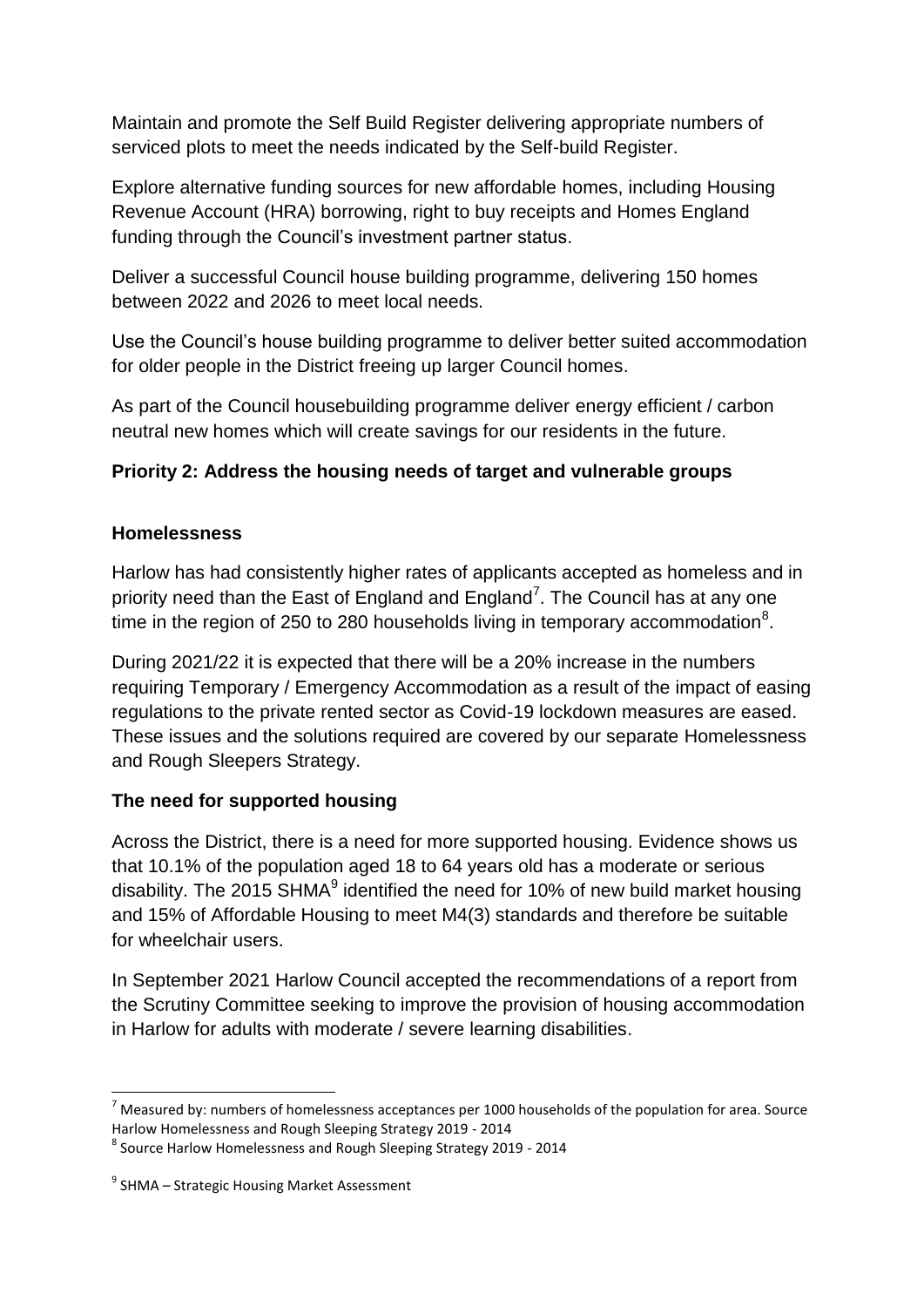In 2021 Essex County Council identified the need for 60 additional extra care units for older people within Harlow.

We will work with Essex County Council to identify and address the future housing needs of older people, people with learning disabilities and other vulnerable persons whether this be to provide housing within our Council housebuilding programme or in partnership with a Housing Association.

#### **Housing for people under 35**

People under 35 years old are being priced out of the housing market in all tenures. The local housing market is experiencing high prices and rents relative to local incomes .The lack of a stable home can make it harder for young people to obtain and retain employment and can impact on their ability to access decent training and skills to help them progress. This also has an impact for local employers trying to attract the right staff to work in the local area.

#### **Key workers**

Key workers provide essential services to local communities. They work predominately in the public sector and without whom key parts of the infrastructure of health and social care, education, law enforcement and other vital frontline services cannot function.

They generally do not qualify for social housing unless they meet the specific priority need criteria on the Housing Needs Register. Escalating housing prices both to purchase and to rent accommodation means that housing is unaffordable for key workers. We will investigate the feasibility of providing affordable housing schemes for key workers supporting local employers to recruit and retain staff.

#### **Key Actions**

We will:

Implement the Council's Homelessness and Rough Sleepers Strategy 2019 to 2024.

Review the quality and supply of temporary accommodation, exploring the need for a more permanent solution to help reduce expenditure on temporary accommodation.

Work with Essex County Council to identify and address the future housing needs of older people, people with learning disabilities and other vulnerable persons.

Implement the recommendations of the Scrutiny Report on Housing and accommodation requirements for adults with a moderate / severe learning disability.

Implement and monitor Policy H5 of the Local Plan and implement the Affordable Housing and Specialist Housing SPD to ensure adequate numbers of accessible and wheelchair adapted homes are built.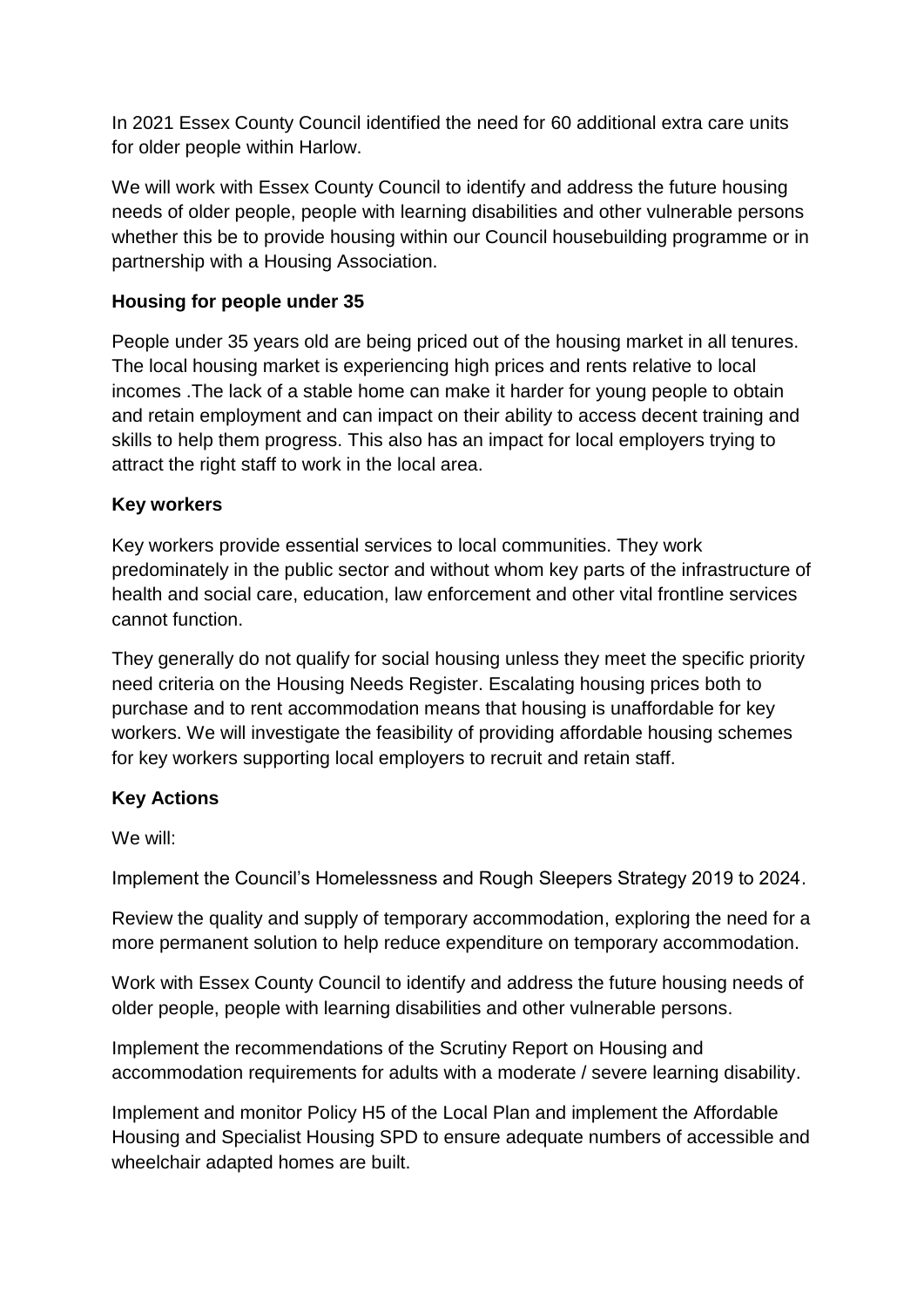Investigate examples of good practice and innovative housing models that could be adopted in Harlow that could provide affordable housing for people under 35 years old.

Investigate the feasibility of providing affordable housing schemes for key workers supporting local employers to recruit and retain staff.

#### **Priority 3: Improving housing in the Private Sector**

The number of households in Harlow that are living in private rented housing has grown substantially from 4% in 2001 to 26% in 2018 (a growth of 650%). Households have become more reliant on the private rented sector for housing as house prices have grown and priced local people out of being able to afford to buy in Harlow. An increase in Houses in Multiple Occupation (HMO's) and the growth of office conversions has also contributed.

Permitted development conversions have created over 1,000 new residential units in Harlow in the last few years; the majority of these are located in industrial/employment areas with poor living environments. If 1,000 residential units had been built via schemes that need planning permission it would be expected that 30% would be affordable units. In response to the serious issue of the level of Permitted Development conversions within the town, in 2019 Harlow Council served Article 4 Directions on remaining office buildings within the town. This was to ensure that no further office building could be converted into residential accommodation without applying for planning permission.

By October 2021 no further Permitted Development conversions were created within the buildings on which the Article 4s were served on. The original Article 4 Directives were renewed in 2021.

The private rented sector is seen as a major part of the solution to help prevent homelessness in Harlow both for use as temporary accommodation and as permanent housing solutions for those at risk of homelessness However "No fault" evictions from Private Rented Sector (S21 notices) is also the main reason for homelessness. We want to ensure that resident have access to good quality housing advice and understand their housing rights when required.

Local Housing Allowance (LHA) Rates have not kept up with market rents since 2010, are currently frozen at 2016 rates and continue to be so. Harlow residents on benefits who are privately renting will need to find over £40 per week (over £160 per month) to pay for their rent and "top up" the rent element of their benefits. This results in residents having less money to pay for food and other essential expenses and could result in them getting into debt.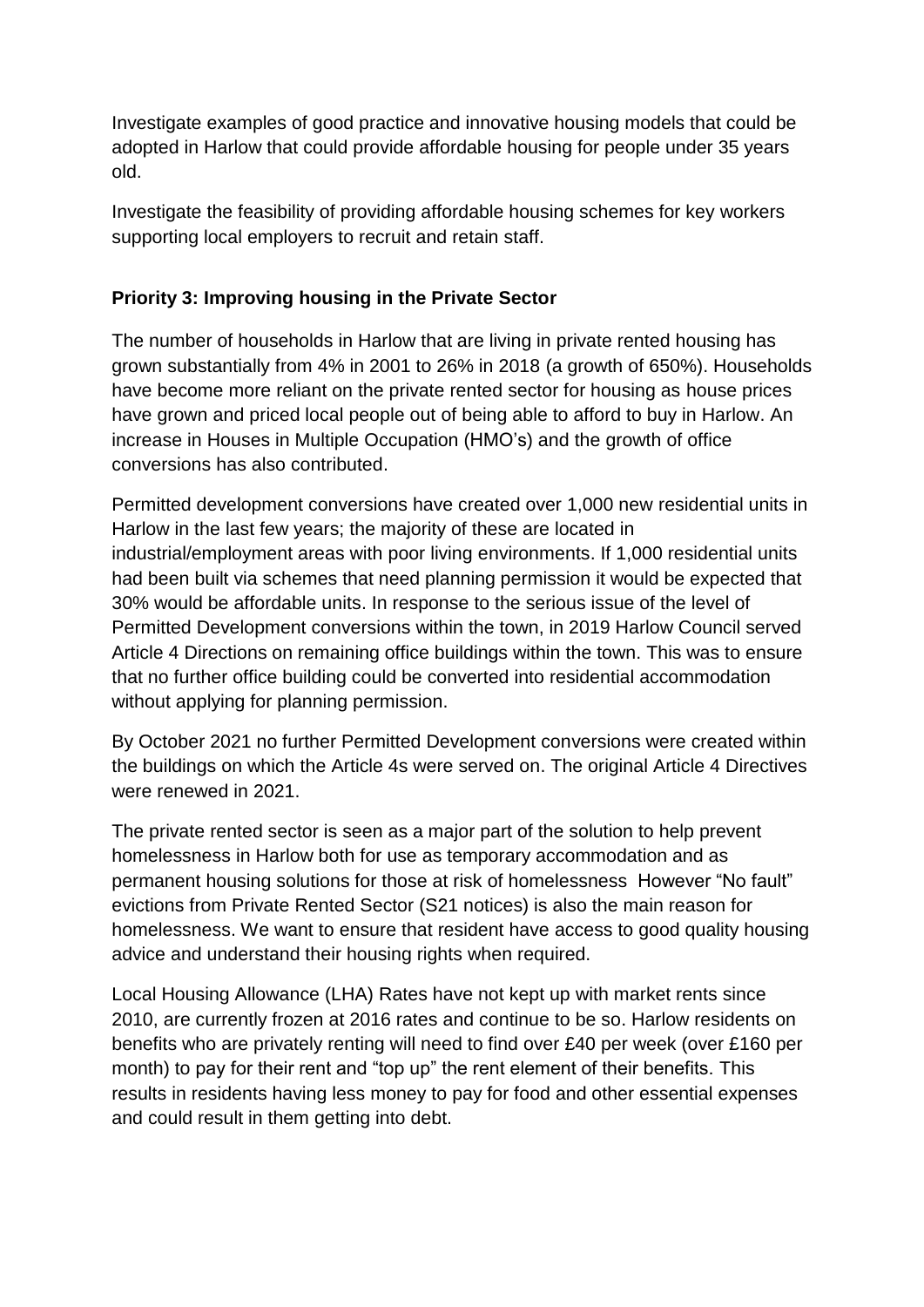## **Key Actions**

We will:

Continue to administer our successful HMO licensing scheme, maintaining the HMO register and taking action against landlords that do not maintain their properties in good condition.

Set up a Harlow Landlords Forum to help monitor standards, highlight potential grant opportunities and support homeless prevention initiatives such as promoting Rent Deposit Guarantee Scheme.

Continue to develop better relationships with Councils who are making out of town placements of homeless people into the Harlow Permitted Development accommodation and monitor the effectiveness of the Protocols between Harlow Council and other Councils that have been put in place.

Monitor and review empty homes in the District ensuring that properties do not fall into disrepair and are available for let or purchase.

Raise awareness of tenant's rights in relation to Section 21 notices – ensure access to good quality housing advice in a timely fashion.

## **Priority 4: Supporting the Regeneration of Harlow**

Housing does not exist in isolation. Good quality developments can help regenerate and revitalise the wider area it is located in; helping to improve the attractiveness of the area and acting as a catalyst for further investment.

Delivering the right housing in the right places will support the growth ambitions of the town. Creating high quality places with housing at a variety of price points will help facilitate the success of the planned major investments that are taking place in the town (such as the relocation of the hospital, relocation of the UK Health Security Agency (UKHSA) and the development of the Enterprise Zone by helping to attract new businesses and staff to live and work in the town.

The new communities that will be built as part of the Harlow and Gilston Garden Town may provide a sharp contrast with the quality of the existing neighbourhoods. Therefore, it continues to be a priority to find ways to support the renewal of Harlow's neighbourhoods. Whilst large scale regeneration programmes may be difficult to achieve, smaller infill housing developments will be implemented as part of the Council Housebuilding programme

Ensuring that Harlow's Town Centre is vibrant and thriving is essential to achieving sustainable inclusive growth of the town. A **Masterplan for the Town Centre** has been produced and will form part of a Town Centre Supplementary Planning Document. It outlines the opportunities for major regeneration and remodelling of the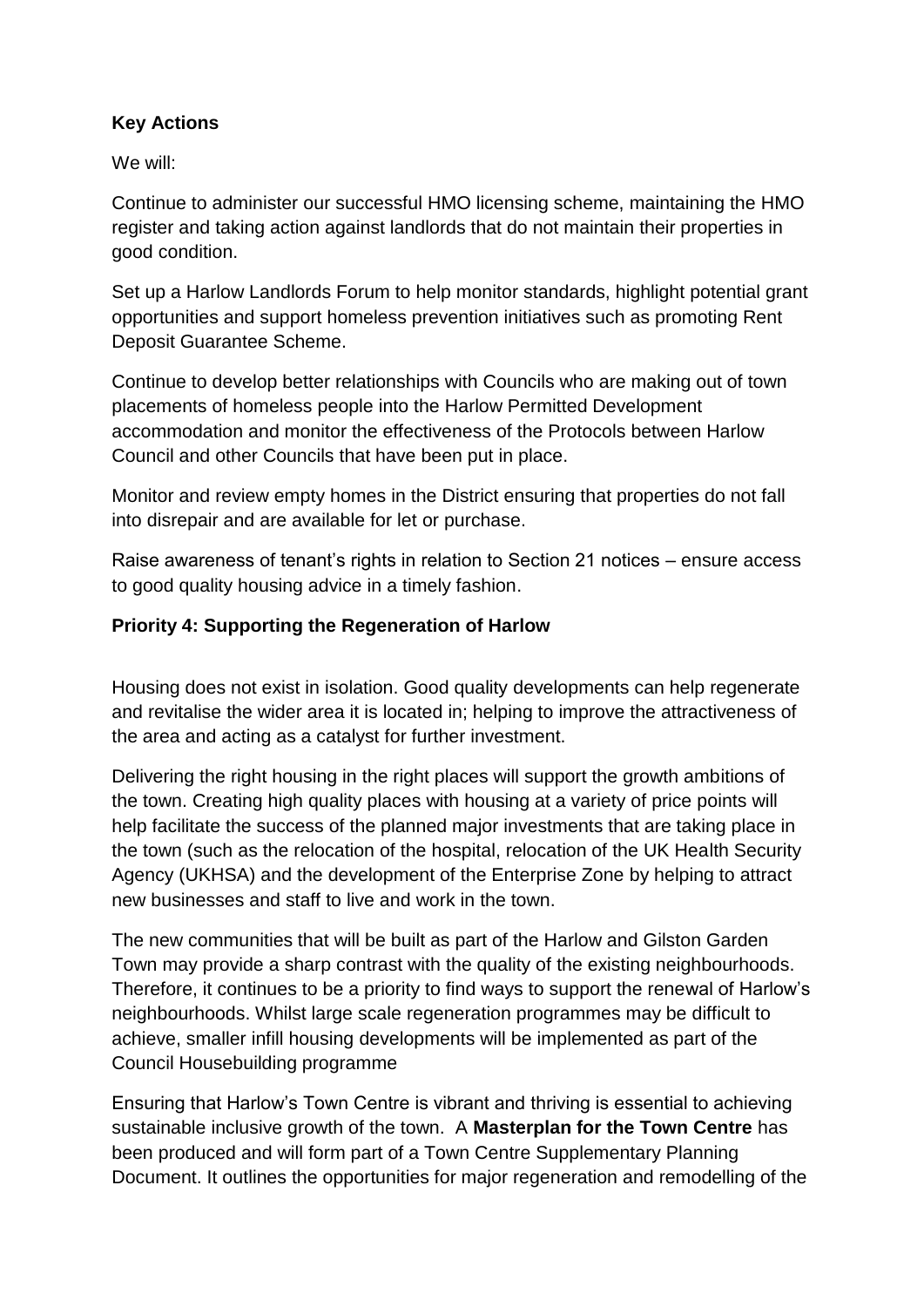Town Centre along with highlighting the opportunities to bring forward residential development in the Town Centre to help reinvigorate and regenerate the area.

A high quality environment will help attract potential employers to relocate into the town. The right housing offer (housing that is high quality, affordable and has the right mix of housing sizes and tenure) will also help employers to recruit and retain staff.

In order to build the quantum of housing that is expected to be delivered in and around Harlow over the next five years, the construction industry needs access to skilled people. Ideally, housing developments will be able to provide local residents with employment and training, our relationship with Harlow college construction skills hub will help deliver this.

## **Key Actions**

We will:

Actively work in partnership with the Harlow and Gilston Garden Town partners to successfully deliver the growth planned via the Garden Town project.

Implement the Town Centre Masterplan and develop a Town Centre Supplementary Planning Document.

Explore funding opportunities to help deliver housing as part of regeneration schemes within the Town Centre.

Investigate the feasibility of Town Centre sites being used for specialist housing such as key worker housing, older people's housing, affordable housing options for people aged under 35 years or inter-generational housing schemes.

Apply the Garden Town Sustainability Checklist to all planning applications to support the net zero ambitions.

Ensure appropriate digital infrastructure is included in all new housing developments.

Work with Harlow College to support the Construction Skills hub which will support the delivery of a local skilled construction workforce. Ensure that Employment and Skills conditions are included within all large housing development planning applications to maximise the training and employment opportunities available for local residents from development.

## **Consultation and Engagement**

The strategy was developed by working closely with a Housing Strategy Subgroup of the Council Cabinet Overview Working Group who reviewed the content over a series of meetings at the end of 2019.